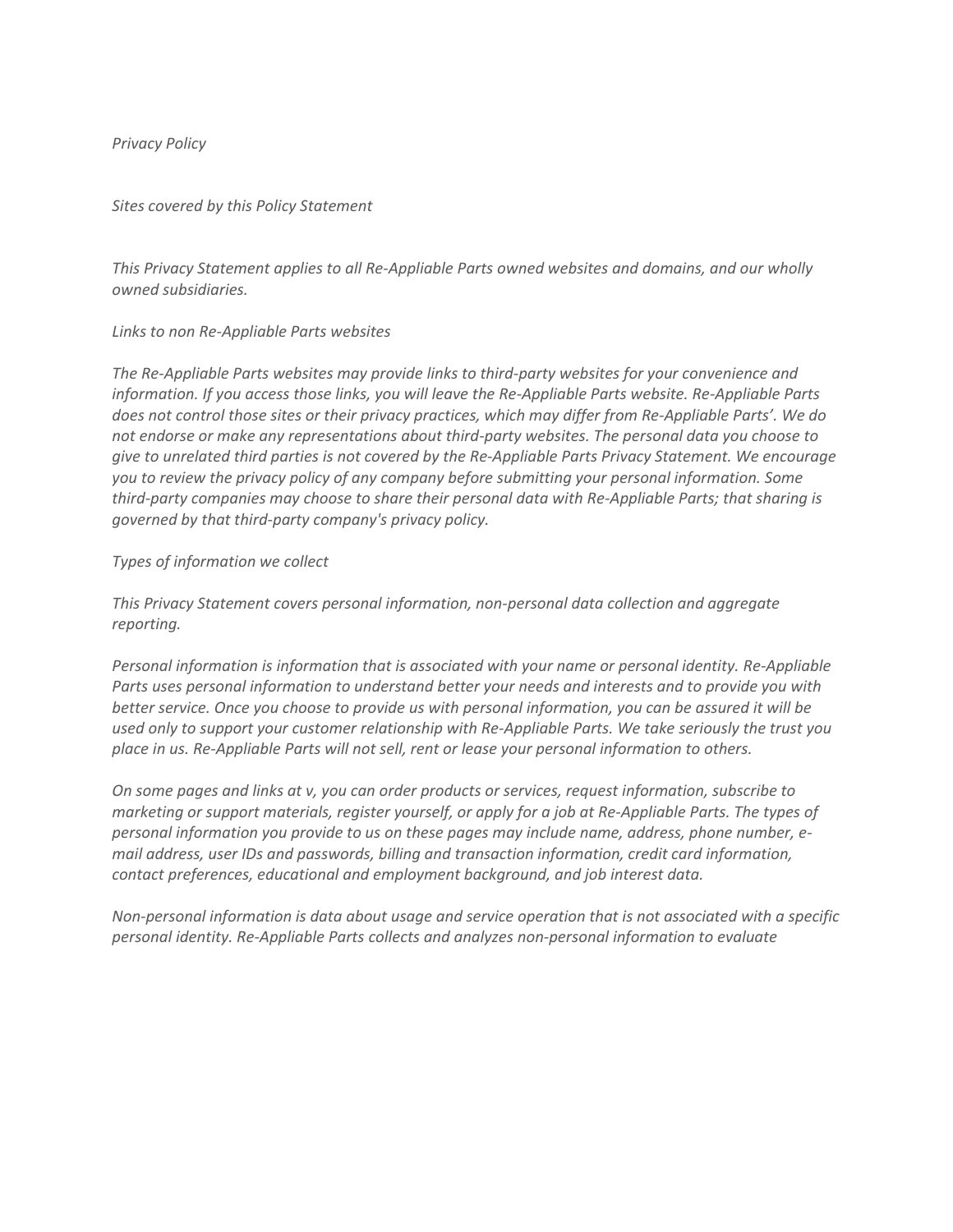*how visitors use the Re-Appliable Parts website.*

*Non-personal data we collect may include the pages visited on the Re-Appliable Parts websites, unique URLs1 visited within our website, browser type and IP address. Most non-personal data is collected via cookies or other analysis technologies.*

# *Children's Privacy*

*Re-Appliable Parts is committed to protecting the privacy needs of children and we encourage parents and guardians to take an active role in their children's online activities and interests. Re-Appliable Parts does not knowingly collect information from children under the age of 13 and Re-Appliable Parts does not target its website to children under 13.*

## *How we use your information*

*Re-Appliable Parts uses your personal information to provide you with services and to help us better understand your needs and interests. Specifically, we use your information to help you complete a transaction or order, to communicate with you, to provide service and support, to update you on services and benefits, to personalize promotional offers and to personalize the Re-Appliable Parts website. Occasionally we may also use your information to contact you for market research regarding Re-Appliable Parts products or services. We will give you the opportunity to choose your privacy preferences regarding such communications. You may, at any point, contact us to request an opt-on on future communication. Credit card information is used only for payment processing and fraud prevention. This information is not used for any other purpose by our financial services providers or Re-Appliable Parts and will not be kept longer than necessary for providing the services, unless you ask us to retain your credit card information for future purchases.* 

*Personal data collected online may also be combined with information you provide Re-Appliable Parts through other sources such as product registration, call centers or public events such as trade shows or seminars.* 

*Personal data given to Re-Appliable Parts may be transferred across state, provincial and/or country borders for the purposes of data consolidation, storage and simplified customer information management.* 

*Non-personal data is aggregated for reporting about Re-Appliable Parts website usability, performance and effectiveness. It is used to improve the customer experience, usability and site content.* 

## *Who we share your information with*

*Re-Appliable Parts will not sell, rent or lease your personal information to others. Re-Appliable Parts will not share your personal information with third parties except in responding to your requests for products or services. Your permission will be requested when you submit your information. YOUR BUSINESS NAME shares customer information across Re-Appliable Parts -owned business entities and companies working on our behalf, but only as required to meet your product or service requirements.*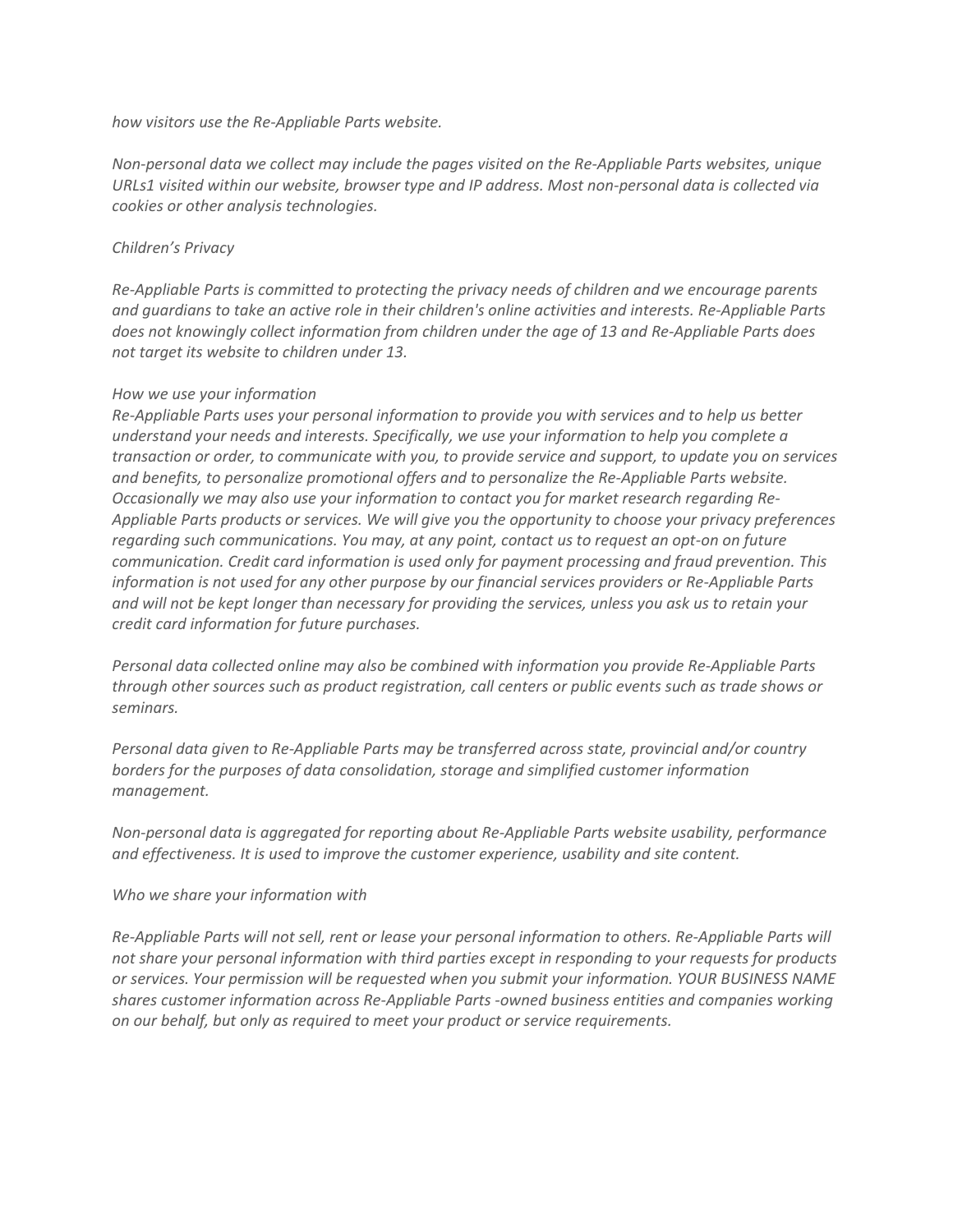*Re-Appliable Parts occasionally may contract with third-party service providers and suppliers to deliver complete products, services and customer solutions. Suppliers and service providers are required to keep confidential the information received on behalf of Re-Appliable Parts and may not use it for any purpose other than to carry out the services they are performing for Re-Appliable Parts. These service providers may change or we may contract with additional service providers to better accommodate our customers. Re-Appliable Parts will not share personal information with any other third parties without your permission, unless required by law enforcement action, subpoena, or local law.* 

*Re-Appliable Parts or its related entities could merge with or be acquired by another business entity or some or all of their respective assets could be acquired. If such a combination or acquisition occurs, Re-Appliable Parts will make every reasonable effort to notify you in the event we share with the merging or acquiring entity some or all of your personal information to continue serving you.* 

### *Your Choices*

*Re-Appliable Parts gives you the choice of receiving a variety of information that complements our products and services. You can subscribe to receive certain product- and service-specific information and Re-Appliable Parts -wide marketing communications. Re-Appliable Parts wide communications may include new product information, special offers, or an invitation to participate in market research. We give you a choice regarding delivery of Re-Appliable Parts -wide communications by postal mail, e-mail and telephone. You can make or change your choices at the data collection point. We will make every effort to honour your preferences. This option does not apply to communications for the purpose of administering order completion, contracts, support, product safety warnings or driver updates.* 

## *Your information and third-party companies*

*Certain Re-Appliable Parts services are linked with those from unrelated third-party companies, some which offer you the option to share with both Re-Appliable Parts and the third party personal data you provide. We will not share your personal information with those third-party companies unless you make that choice.* 

## *Access to and accuracy of your information*

*Re-Appliable Parts strives to keep your personal information accurate. We have implemented technology, management processes and policies to maintain customer data accuracy. We will provide you with access to your information, including making reasonable effort to provide you with online access and the opportunity to change your information. To protect your privacy and security, we will also take reasonable steps to verify your identity, such as a password and user ID, before granting access to your data. Certain areas of Re-Appliable Parts' websites may limit access to specific individuals through the use of passwords and other personal identifiers.* 

#### *Keeping your information secure*

*Re-Appliable Parts'is committed to protecting the information you provide us. To prevent unauthorized access or disclosure, to maintain data accuracy, and to ensure the appropriate use of the information, Re-Appliable Parts has in place appropriate physical and managerial procedures to safeguard the information we collect.*